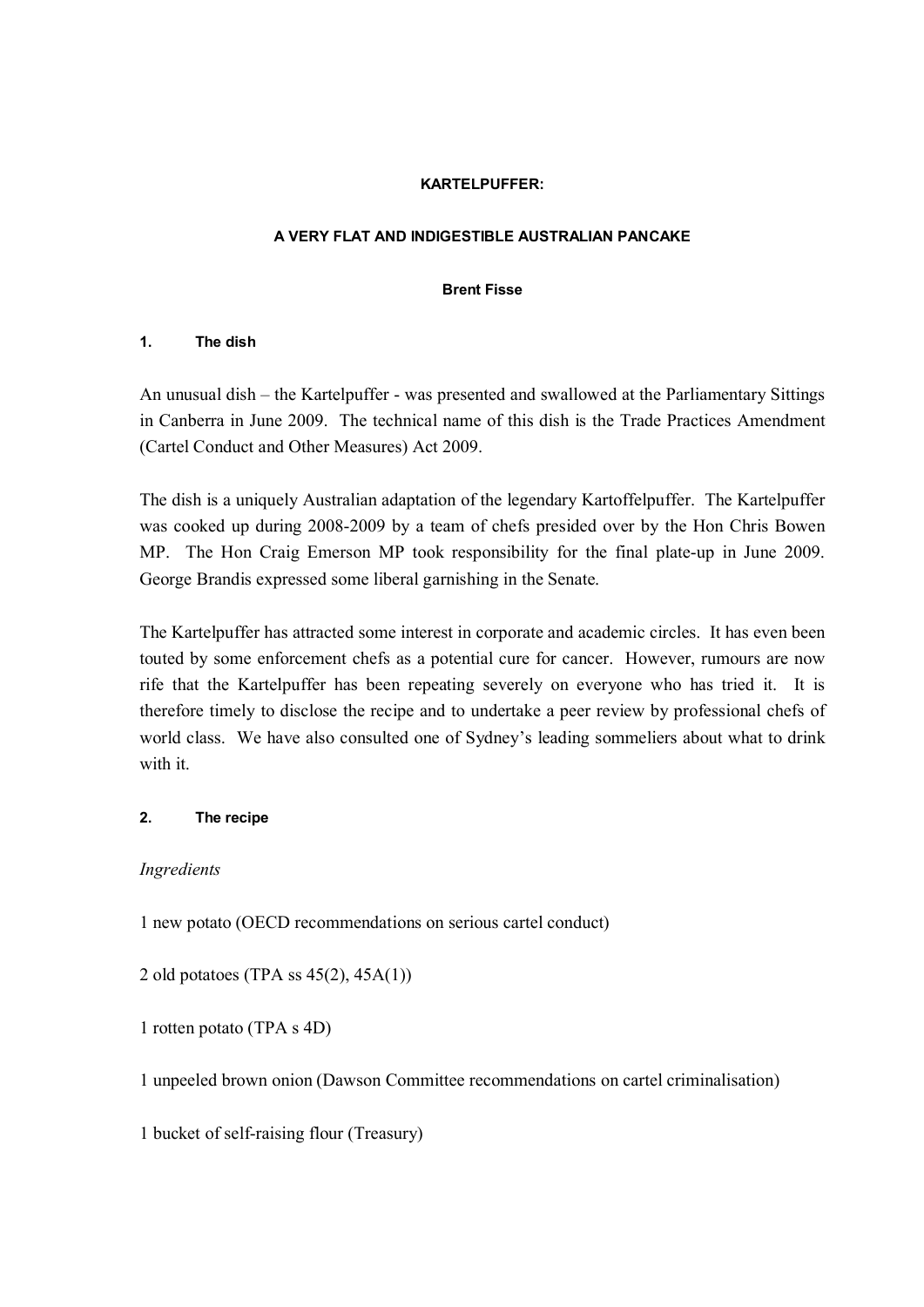3 raw eggs (ACCC, CDPP, AGD)

unchopped dill (no mint or sage)

9 dobs of political schmalz (as rendered in April 2003, October 2003, February 2005, January 2008, October 2008, December 2008, March 2009, May 2009, and June 2009)

# *Preparation, cooking and serving*

Throw all the ingredients into a blender and push the go-button down until the schmaltz has emulsified with the self-raising flour and other ingredients.

Pour the resulting batter out to achieve as wide a spread and as little depth as possible. Do not remove loose ends. Cut into numerous sections.

Cook the sections on a well-oiled frypan for about 10 mins on one side.

Stamp the top of each section with a 6-digit number. The usual sequence, as used in the German Enigma code machine, begins with 44ZZRA.

Garnish freely with unchopped dill and serve up to the public as a stand-alone meal.

## **3. Comments**

Matt Pressed-Ham (3-hat chef and chief food taster for Kevin Rudd):

"This is the crudest and most unsatisfying dish I have tried for some time. The dill is quite overwhelming. There is no sign of any ancillary restraint. The plating-up is enigmatic. Overall, this dish lacks any sense of modern legislative cuisine. Don't try to serve it to Kevin on a Qantas flight."

Masabumi "Iron Chef" Kibuchi (Tokyo):

"This dish is in the same tradition as untreated blowfish. I know of no anti-venene for section 44ZZRD."

Fritz Brotzman (Kafe Koln):

"The kartoffel you have used are totally kaput."